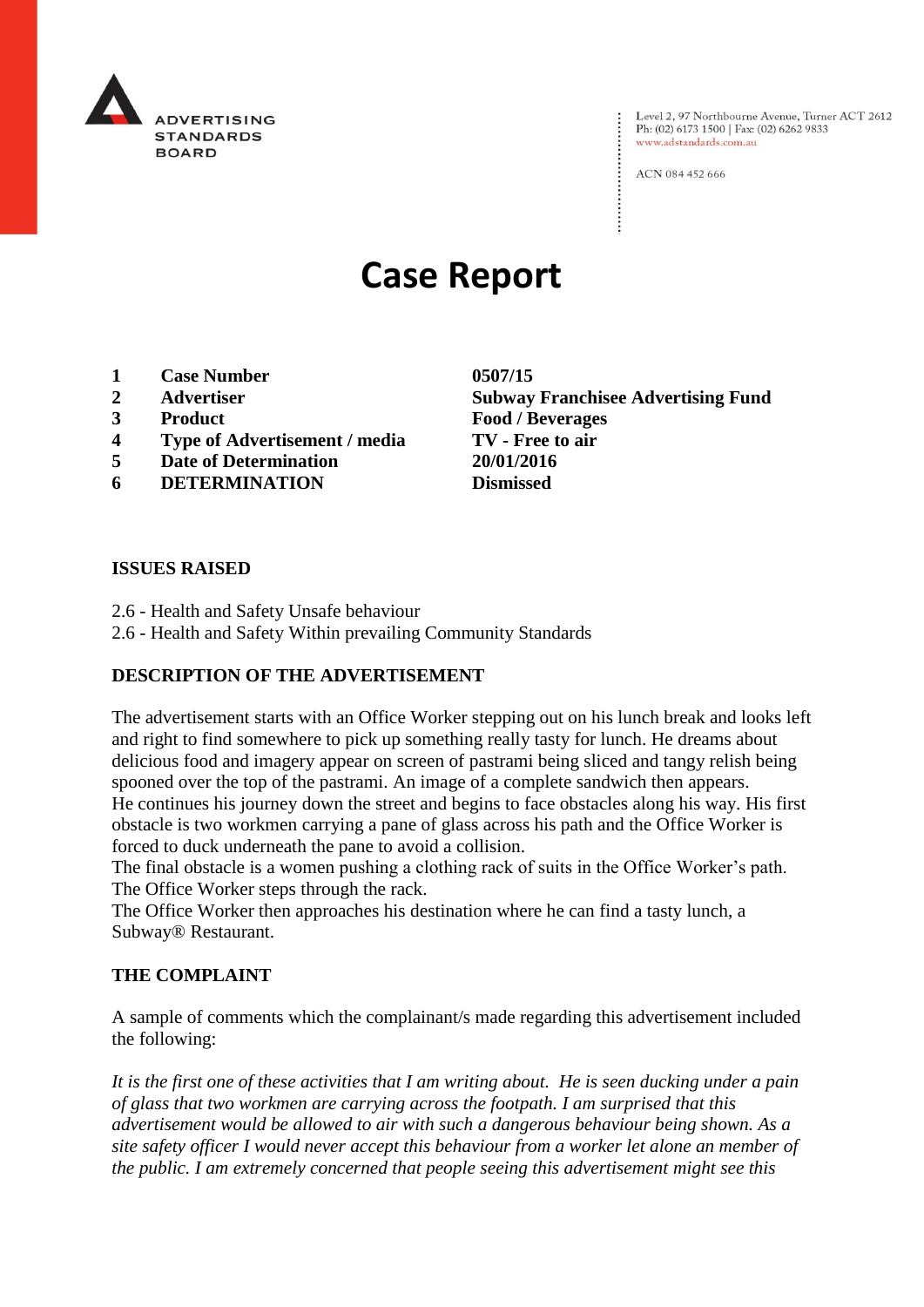*activity as being safe or acceptable. On another point, it does not show any attempt of the workers to safely protect that pedestrians as would be the safe work practice for this type of activity. I am very concerned about the lack or apparent consideration to this very risky behaviour and would like to see this part of the advertisement reviewed.*

## **THE ADVERTISER'S RESPONSE**

Comments which the advertiser made in response to the complainant/s regarding this advertisement include the following:

*We refer to your letter regarding a complaint received from a member of the public concerning the Subway ® 'Pastrami & Relish' TVC. The concern raised by the complainant is that:* 

*1. the man seen ducking under a pain of glass in the advertisement is "dangerous behaviour being shown"*

*2. "People seeing this advertisement might see this activity as being safe or acceptable"*

*3. The advertisement "does not show any attempt of the workers to safely protect pedestrians as would be the safe work practice for this type of activity".*

*Thank you for the opportunity to comment. We have considered section 2 of the AANA Advertiser Code of Ethics (the "Code").* 

*We respectfully deny the complaints pursuant to provision 2.6 (Health and Safety) of the Code and assert that the advertisement is not in breach of this provision or any other provision of the Code.*

*We refer to the complainant's allegation that "dangerous behaviour is being shown" when the Office Worker ducks under the pane of glass.* 

*The above scenario is depicted in the advertisement as a classic slapstick comedy cliché. Similar scenes have featured in popular comic movies and acts including the 'Laurel and Hardy' movies. The above scenario was intended to depict a light-hearted parody that pays homage to a classic slapstick comedy scenario. The actions of the Office Worker are exaggerated and the actions and time is compressed to make the scenario less realistic. It was not SFAFA's intention to depict the scenario as realistic or the Office Worker's actions as common every day practice. It certainly was not SFAFA's intention to depict any dangerous or unsafe activity or practice.*

*We refer secondly to the complainant's allegations that "people seeing this advertisement might see this activity as being safe or acceptable" and that the advertisement "does not show any attempt of the workers to safely protect pedestrians as would be the safe work*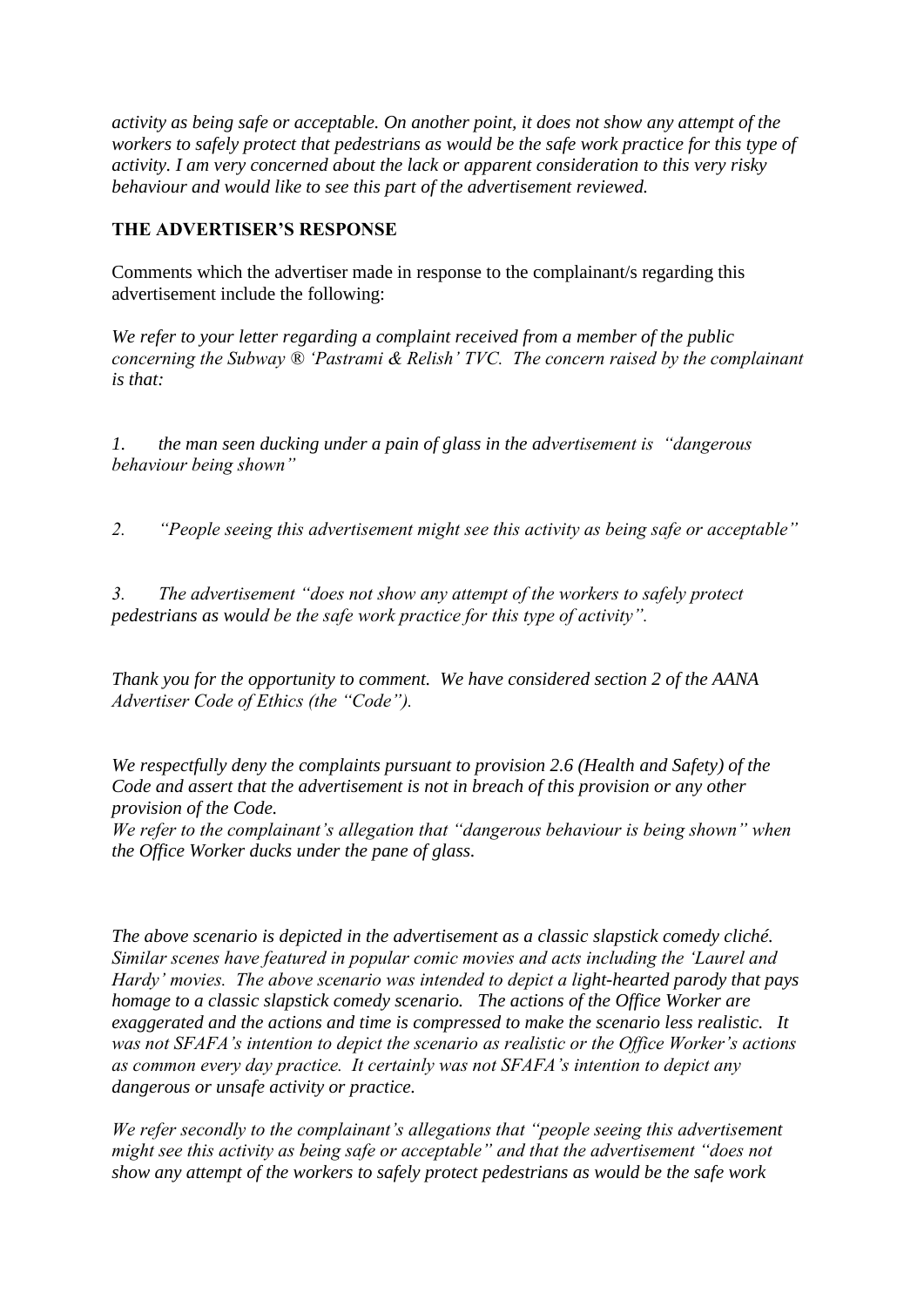*practice for this type of activity".* 

*The advertisement is directed to adults and is not directed to children. The advertisement was filmed under strict controls and safety standards. In the above scenario, it was SFAFA's intention to depict a safe and controlled environment and ensure that the obstacle shots did not place any person in a dangerous condition.* 

*SFAFA goes to great lengths throughout the production process to ensure that our advertisements are not misleading or contain deceptive information or perceptions for consumers. We certainly do not intentionally set out to contravene prevailing community standards. SFAFA also works to ensure that all claims relating to material characteristics and representations of Subway® products are verified and accurate working with our suppliers, in line with the Food and Beverage Advertising and Marketing Communications Code.*

*On the basis of the above, we respectfully submit that the complaint received should be dismissed.* 

### **THE DETERMINATION**

The Advertising Standards Board ("Board") considered whether this advertisement breaches Section 2 of the Advertiser Code of Ethics (the "Code").

The Board noted the complainant's concern that the advertisement depicts a man ducking underneath a large pane of glass being carried by workmen which is dangerous, and that the manner in which the workmen are transporting the glass breaches workplace safety practices.

The Board viewed the advertisement and noted the advertiser's response.

The Board considered Section 2.6 of the Code. Section 2.6 of the Code states: "Advertising or Marketing Communications shall not depict material contrary to Prevailing Community Standards on health and safety".

The Board noted that this television advertisement depicts a man making his way to Subway and en route ducking under a plane of glass being carried across a pavement in to a building by two men.